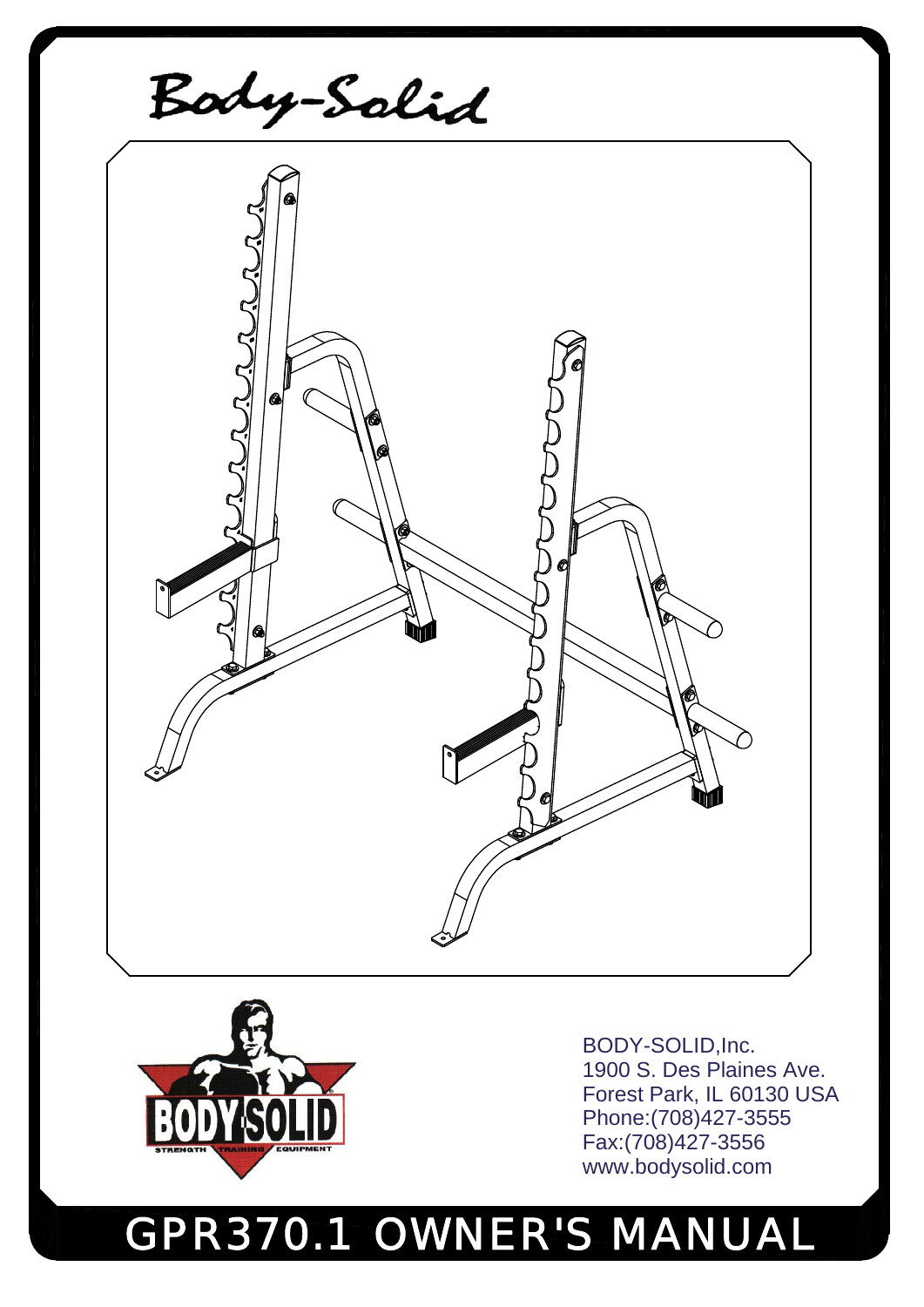### **TABLE OF CONTENTS**

| Inspection and Maintenance Schedule 4 |  |
|---------------------------------------|--|
|                                       |  |
|                                       |  |
|                                       |  |

**BODY SOLID**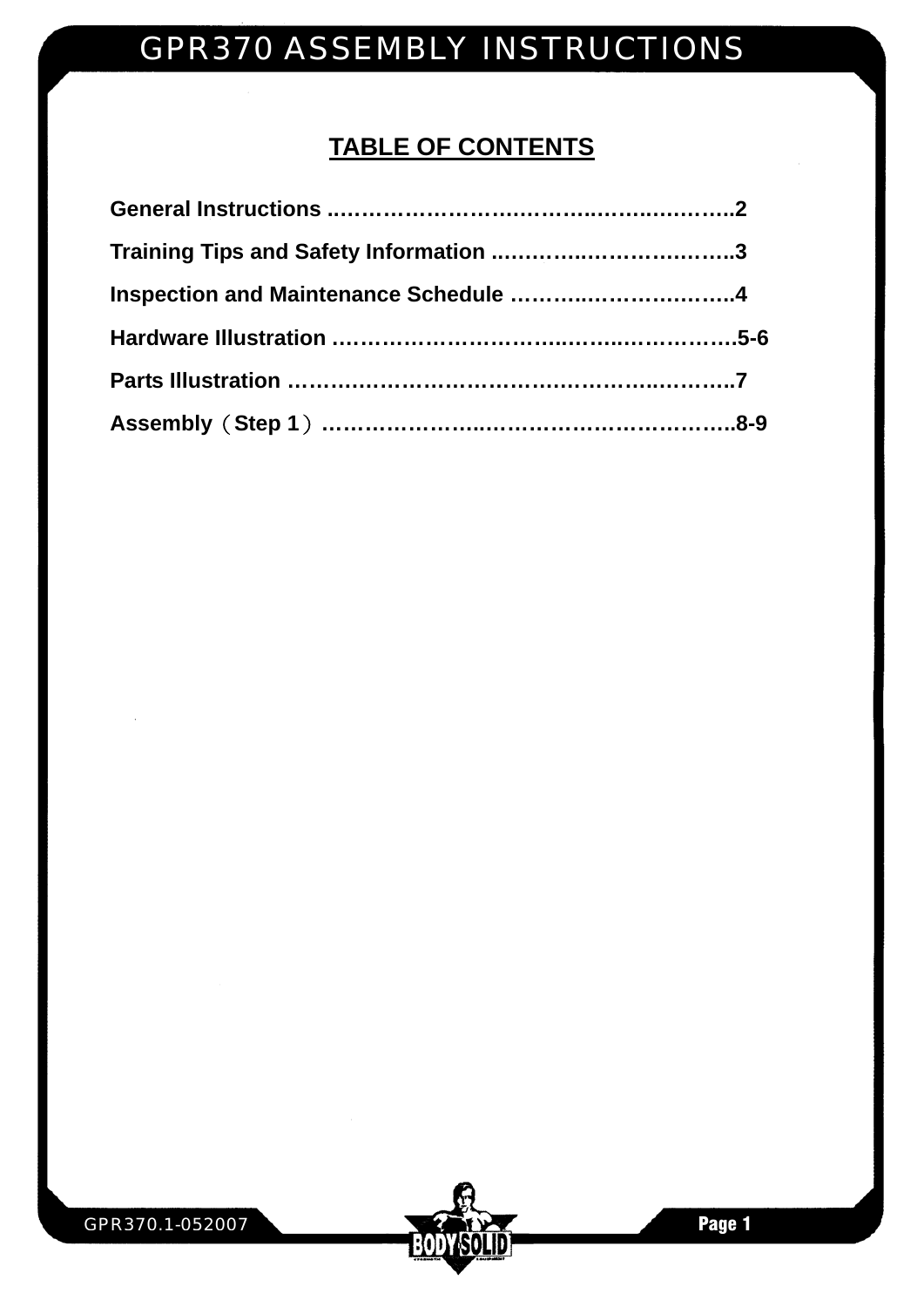### **GENERAL INSTRUCTIONS**

Thank you for purchasing the Body-Solid equipment. At Body-solid, our goal is to ensure customer satisfaction. If you have any questions about these instructions or have any problems with assembly or parts for this machine, please call our Customer Service Department at 1-800-556- 3113.

Prior to assembling any Body-Solid machine, please take the time to read the instructions thoroughly. Please use this manual to make sure that all parts have been included with your shipment. When ordering replacement parts, please refer to the part number and description of each part from this manual. Use only Body-Solid replacement parts when servicing any Body-Solid machine. Failure to do so may void your warranty and could result in personal injury.

Body-Solid equipment is designed to provide the safest, smoothest and most effective workouts possible. After you have finished assembling this product, check all stations to ensure correct operation. If for some reason you experience problems with any functions of this machine, do not continue operation. First, re-check all of the assembly instructions to locate any possible errors made during assembly. If you are not able to correct the problem, contact our Customer Service Department immediately at 1-800-556-3113.

### **TOOLS REQUIRED**

- ‧Socket Wrench
	- ‧1/2" Sockets
- ‧Crescent Wrench
	- ‧ Rubber Mallet
		- ‧Tape Measure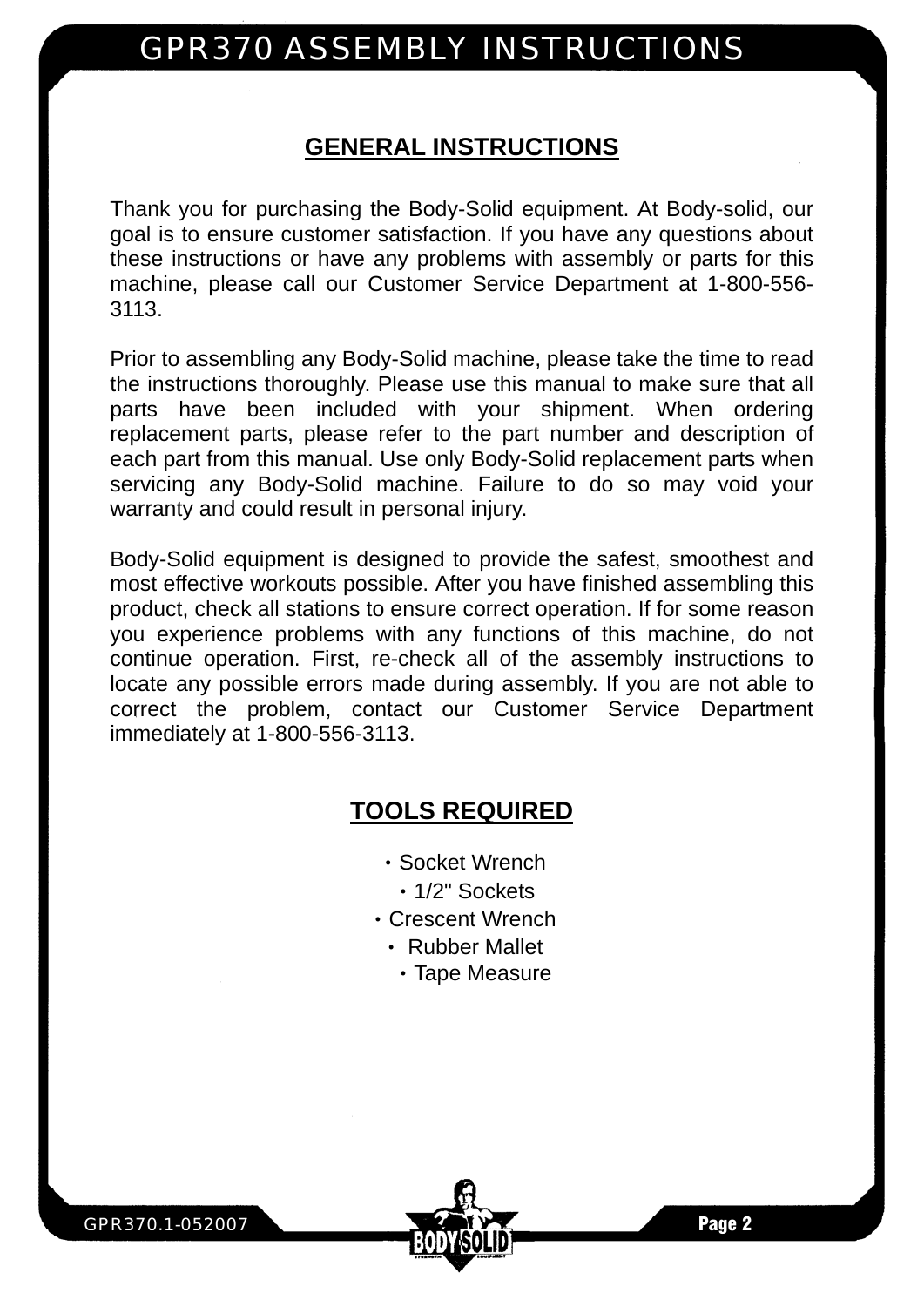### **TRAINING TIPS AND SAFETY INFORMATION**

**Before starting any exercise program, it is recommended that you consult your physician and get a complete physical examination. There is a risk assumed by individuals who use this type of equipment. To minimize risk, follow the rules below.** 

- ‧ Always consult your physician before starting any exercise program.
- ‧ Do not allow children or minors to play on or around the equipment.
- ‧ Warm up properly before engaging in any weight training regimen.
- ‧ Before using, read all the warning labels and instructions on the use of this machine.
- ‧ Do not modify the machine in any way.
- Inspect the machine before use for any damaged, worn or missing parts. If there is any doubt about the ability of this equipment to operate safely, do not use the equipment until it is serviced.
- ‧ Exercise with care, performing exercises at a smooth, moderate pace. Never perform jerky or uncoordinated movements that may result in injury.
- ‧ Never hold your breath while exercising.
- ‧ Learn how to perform the exercise correctly before using heavy weight. Correct form is important to avoid injury and to ensure that you work the proper muscle groups.
- ‧ It is recommended that you train with a training partner.
- Keep body and clothing clear of cables and moving parts when the machine is in use.
- ‧ Know your limitations. If you are new to resistance training or are starting an exercise routine after a prolonged lay-off, start slowly and build up to a more intense routine.

**Failure to follow these rules may result in serious injury. If unsure about the proper use of the machine, consult your local Body-Solid distributor or call the Body-Solid Customer Service department at 1-800-556-3113.** 

GPR370.1-052007

Page 3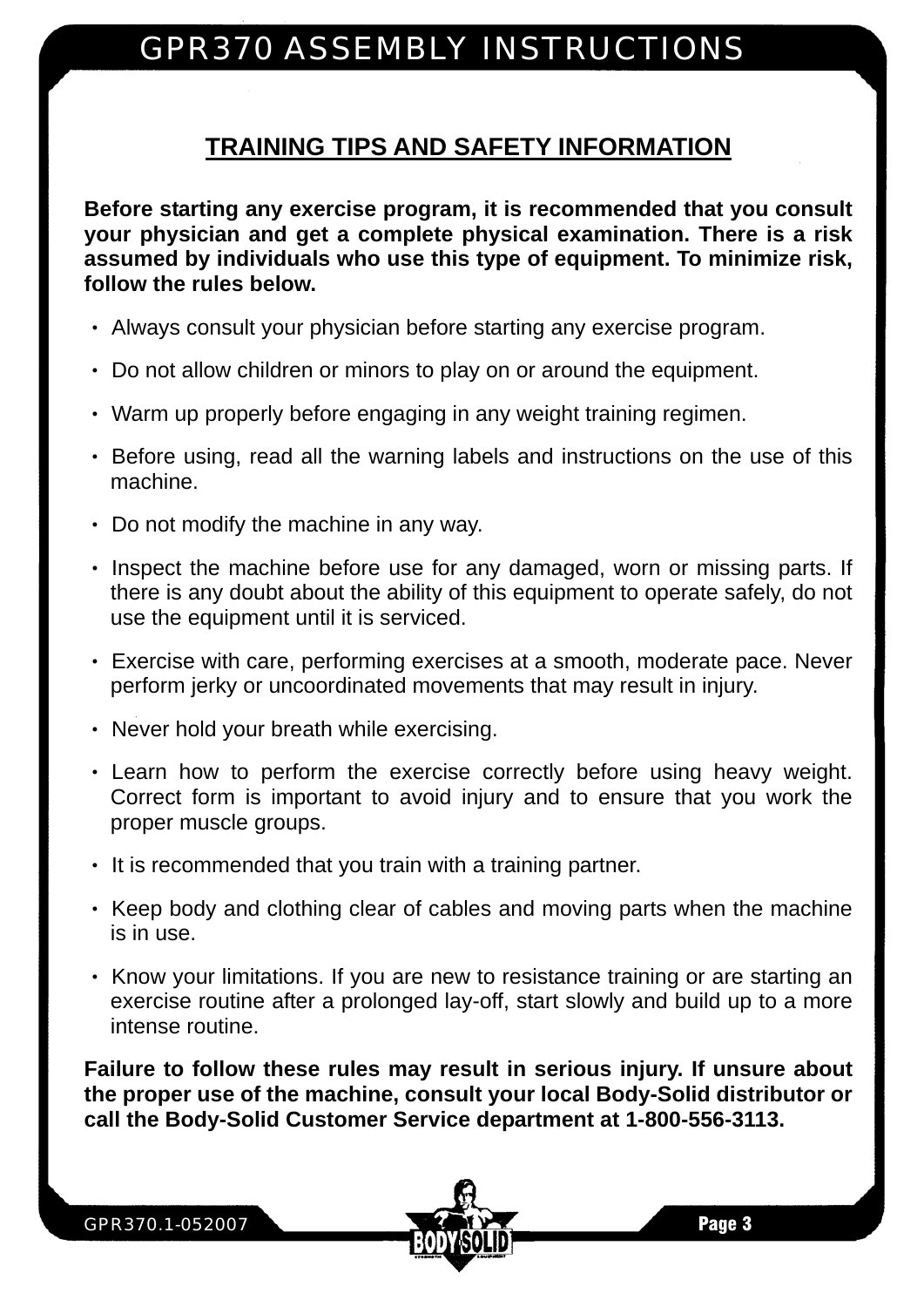### **INSPECTIONS AND MAINTENANCE SCHEDULE**

#### **There is a risk assumed by individuals who use this type of equipment. To minimize risk, follow the rules below.**

- ‧ Inspect equipment daily, ensuring that all nuts, bolts and screws are fully tightened.
- ‧ Inspect cables daily ensuring they are routed properly and not worn, frayed or stretched. Check and adjust tension on cables daily.
- ‧ When using pop-pin adjustments, always make sure the plunger for the poppin is securely inserted into an adjustment hole.
- ‧ Before performing any exercise, always make sure all ball-pins, ring-pins, pop-pins and selector pins are inserted properly and all snap-links are properly closed.
- ‧ Replace worn parts immediately.
- Human perspiration is corrosive. Clean your machine regularly. Wipe down and dry upholstery and frame pieces on a daily basis.
- ‧ Every week clean the chrome guide rods with a dry cloth and apply a coat of dry silicon spray or Teflon based spray lubricant.
- ‧ Every week clean and lubricate all non-chrome guide rods and all seat posts and adjustments for starting positions.
- ‧ Every week check hand grips, rollers and non-skid surfaces for wear.
- ‧ Only use Body-Solid parts. Parts form other manufacturers or any other modifications will void the warranty and may result in serious injury.
- ‧ Do not use this machine with damaged, worn or missing parts.
- ‧ If there is any doubt about the ability of this equipment to operate safely, do not use the equipment until it is serviced.
- ‧ Please ensure that all warning stickers are visible and acknowledged by users of the equipment.

**Failure to follow these rules may result in serious injury. If unsure about the proper use of the machine, consult your local Body-Solid distributor or call the Body-Solid Customer Service department at 1-800-556-3113.**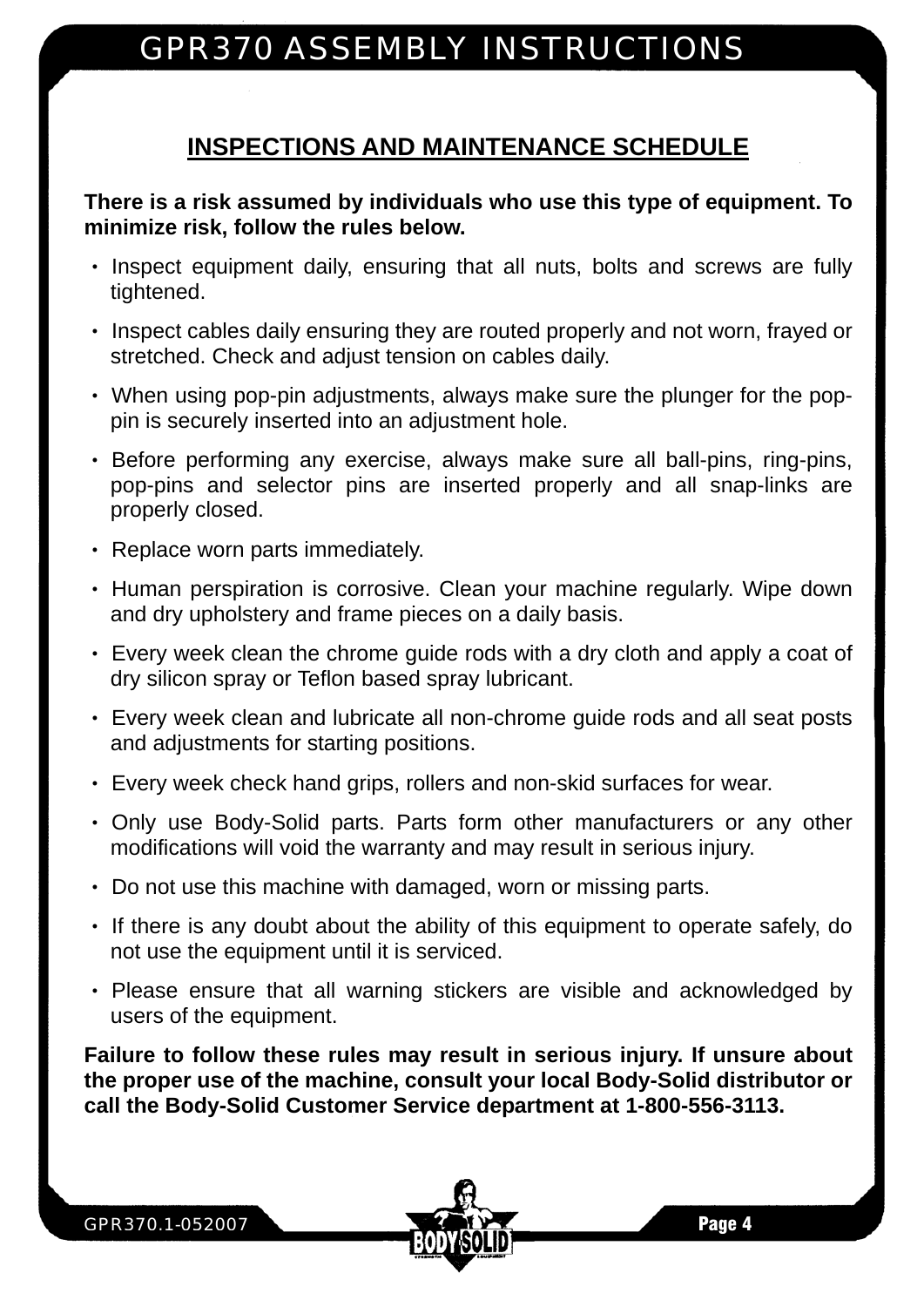#### **HARDWARE ILLUSTRATION**

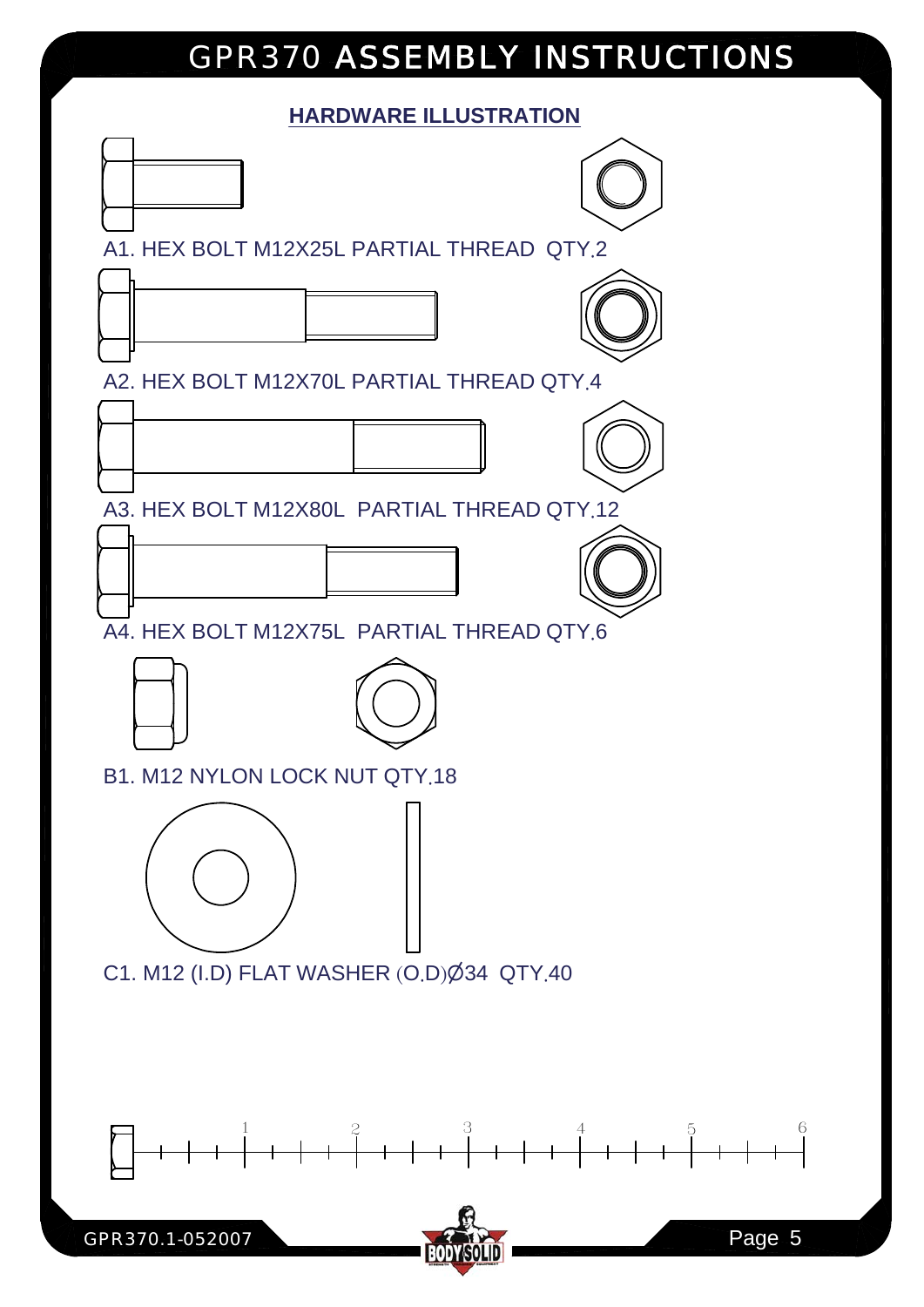### **HARDWARE ILLUSTRATION**

|                                                                            | --- [2PCS] |
|----------------------------------------------------------------------------|------------|
| D2. 38X325 RUBBER BAR CATCH (9310-042) ----------------------- [2PCS]      |            |
|                                                                            |            |
| D4. Ø49.5 RUBBER END CAP (9211-074) ------------------------------- [4PCS] |            |
|                                                                            |            |
|                                                                            |            |













GPR370.1-052007 Page 6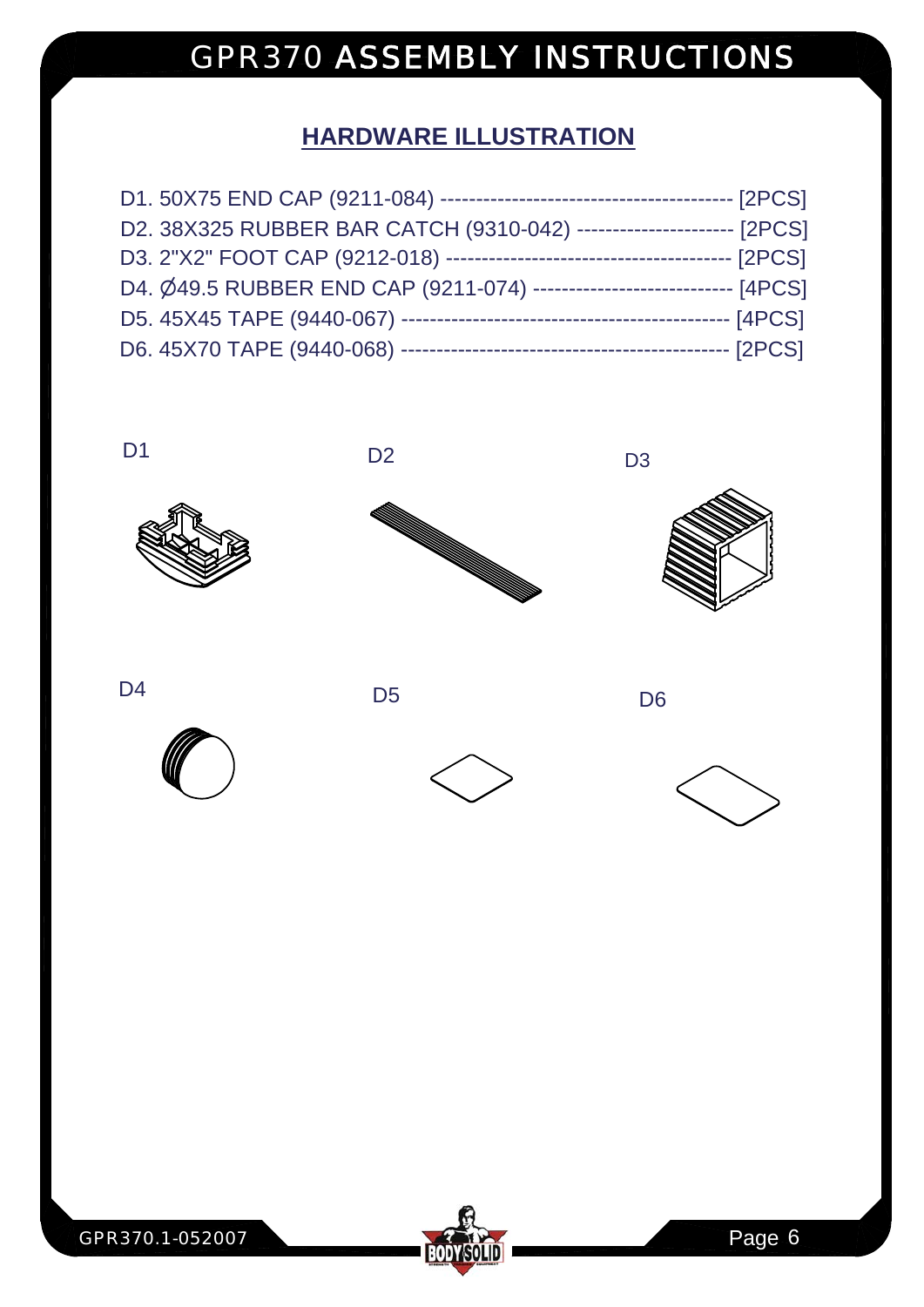### **PARTS ILLUSTRATION SHEET**

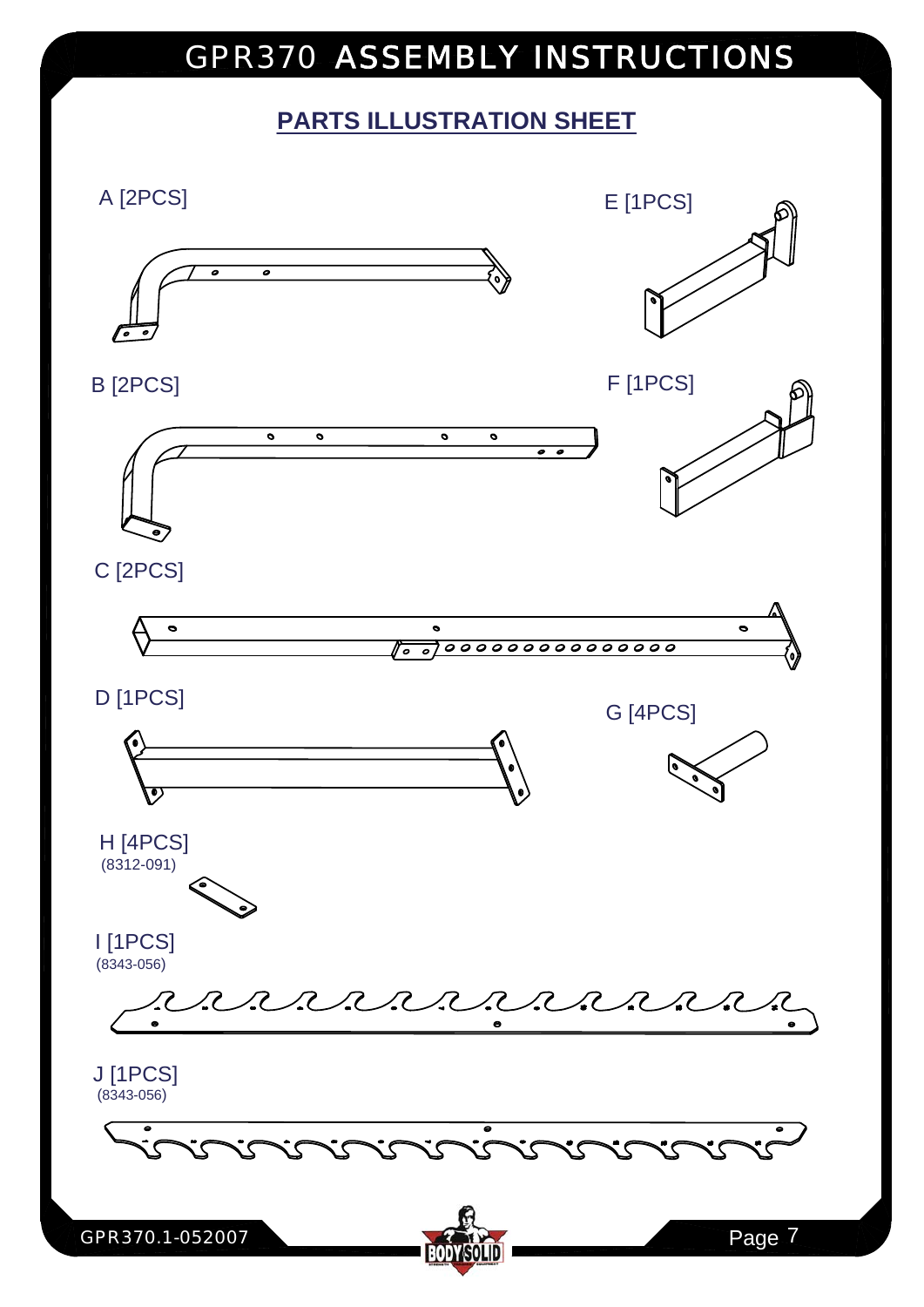### **ASSEMBLY- STEP 1**

*\*\*Note*:*Do Not fully tighten frame bolts and nuts until after completing Step 1* 

**The following Parts and Hardware will be needed to complete Step 1** 

#### **Parts Description Community Community Parts Description**

| Qty          | <b>Part</b> | <b>Part Description</b> | Qty            | <b>Part</b>    | <b>Part Description</b>   |
|--------------|-------------|-------------------------|----------------|----------------|---------------------------|
| $\mathbf{2}$ | A           | <b>Base Frame</b>       | $\overline{2}$ | A <sub>1</sub> | M12X25 hex head bolt      |
| $\mathbf{2}$ | В           | <b>Side Frame</b>       | 4              | A <sub>2</sub> | M12X70 hex head bolt      |
| $\mathbf{2}$ | C           | <b>Upright Frame</b>    | 12             | A3             | M12X80 hex head bolt      |
| 1            | D           | <b>Cross Support</b>    | 6              | A4             | M12X75 hex head bolt      |
| 1            | Е           | <b>Left Safety</b>      | 18             | <b>B1</b>      | <b>M12 Nylon Lock Nut</b> |
| 1            | F           | <b>Right Safety</b>     | 40             | C <sub>1</sub> | M12 (I.D) Washer Ø34      |
| 4            | G           | <b>Weight Horns</b>     | $\mathbf 2$    | D1             | 50x75 End Cap             |
| 4            | Н           | <b>Support Plates</b>   | $\overline{2}$ | D <sub>2</sub> | 38x325 Rubber Bar Catch   |
| 1            |             | <b>Lift Off Frame</b>   | $\mathbf{2}$   | D <sub>3</sub> | 2"x2" Foot Cap            |
| 1            | J           | <b>Lift Off Frame</b>   | 4              | D4             | Ø49.5 Round End Cap       |
|              |             |                         | 4              | D <sub>5</sub> | 45x45 Tape                |
|              |             |                         | $\mathbf 2$    | D <sub>6</sub> | 45x70 Tape                |

#### **Step by Step**

**1. Attach 2 (A) - Base Frame to 2 (B) - Side Frames** 

**2. Attach (D) - Cross Support and 2 (G) - Weight Horns to 2 (B) - Side Frame** 

**3. Attach (A) - Back Frame and (J) - Back Support Plate to (B) - Middle Frame** 

**4. Attach 4 (G) - Weight Horns and 4 (H) - Support Plates to 2 (B) - Side Frames** 

**5. Attach (I) - Lift Off Frame and (J) - Lift Off Frame to 2 (C) - Upright Frames** 

**\*\*Securely Tighten All Frame Bolts Used in Steps 1**